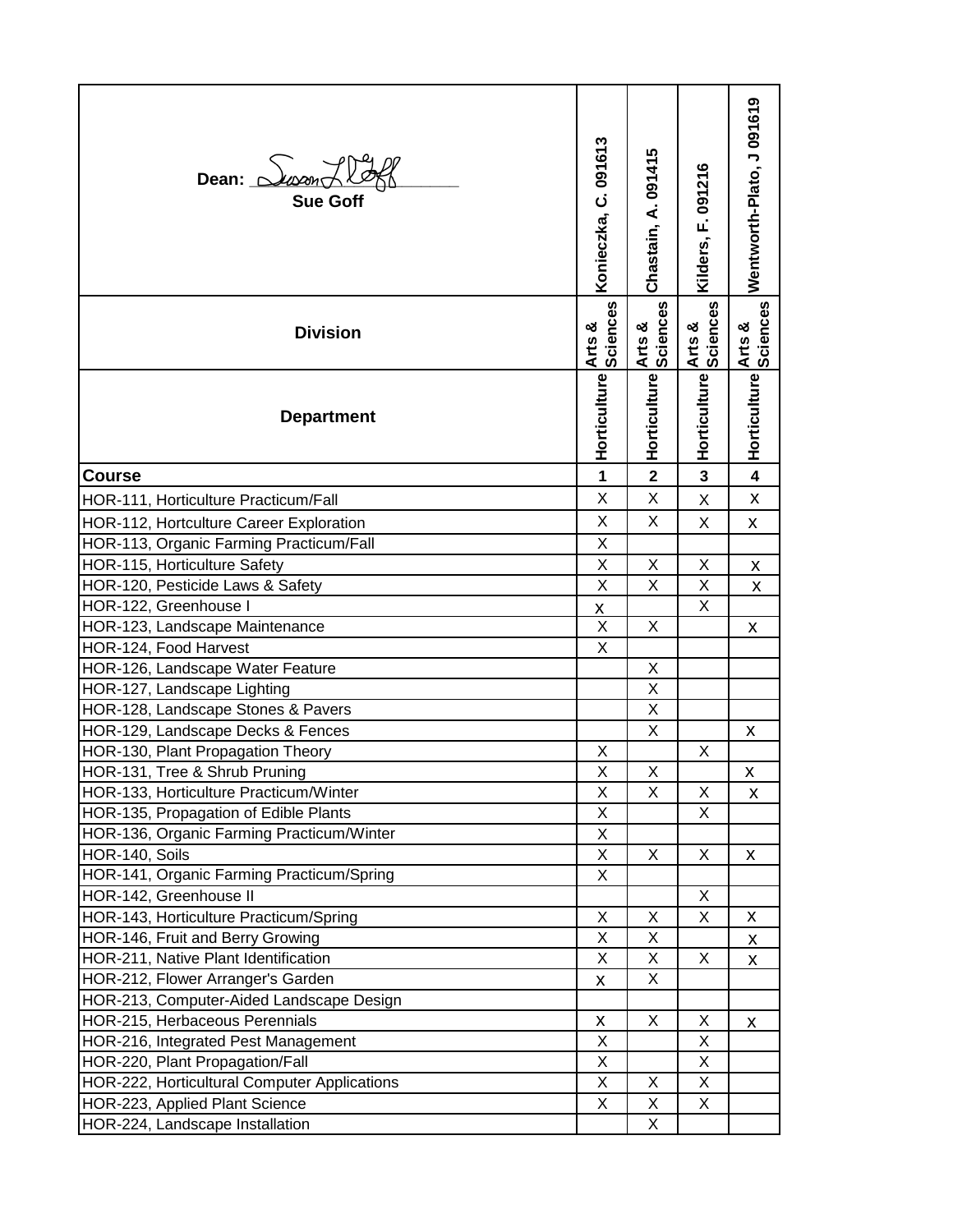| HOR-225, Arboriculture I                        |   |   |   |  |
|-------------------------------------------------|---|---|---|--|
| HOR-226, Plant Identification/Fall              | X | X | X |  |
| HOR-227, Plant Identification/Winter            | X | X | X |  |
| HOR-228, Plant Identification/Spring            | X | Χ | X |  |
| HOR-229, Introduction to Landscape Design       |   | X |   |  |
| HOR-230, Equipment Operation & Maintenance      | X | X |   |  |
| HOR-230L, Equipment Operation & Maintenance Lab | Χ |   |   |  |
| HOR-231, Irrigation Design                      |   | X |   |  |
| HOR-232, Commercial Floral Design               |   |   |   |  |
| HOR-234, Advanced Landscape Design              |   | X |   |  |
| HOR-235, Weed Identification                    | X | Χ | X |  |
| HOR-236, Insect Identification                  | X |   | X |  |
| HOR-237, Disease Identification                 | X |   | X |  |
| HOR-239, Tree Climber Training                  |   |   |   |  |
| HOR-240, Irrigation Practices                   |   | Χ | X |  |
| HOR-241, Nursery Management                     |   |   | X |  |
| HOR-242, Plant Propagation/Spring               | X |   | X |  |
| HOR-244, Ecological Landscape Design            |   | X |   |  |
| HOR-246, Organic Farming and Gardening          | X |   |   |  |
| HOR-248, Flower Arranger's Garden/Spring        | X | X |   |  |
| HOR-250, Herb Growing and Gardening             | X | X | X |  |
| HOR-251, Herbal Products                        | X | X |   |  |
| HOR-252, Kitchen Herbs                          | X | X |   |  |
| HOR-260, Arboriculture II                       |   |   |   |  |
| HOR-261, Tree Diagnostics                       |   |   |   |  |
| HOR-262, Treework Practicum I                   |   |   |   |  |
| HOR-263, Plant Health Care Practicum            |   |   |   |  |
| HOR-264, Treework Practicum II (Aerial)         |   |   |   |  |
| HOR-280, Horticulture/CWE                       | X | X | X |  |
| HOR-281, Horticulture/CWE                       | X | X | X |  |
| HOR-282, Horticulture/CWE                       | X | Χ | X |  |
| HOR-284, Organic Farming Practicum/Summer       | Χ |   |   |  |
| HOR-285, Organic Farming/CWE                    | X |   |   |  |